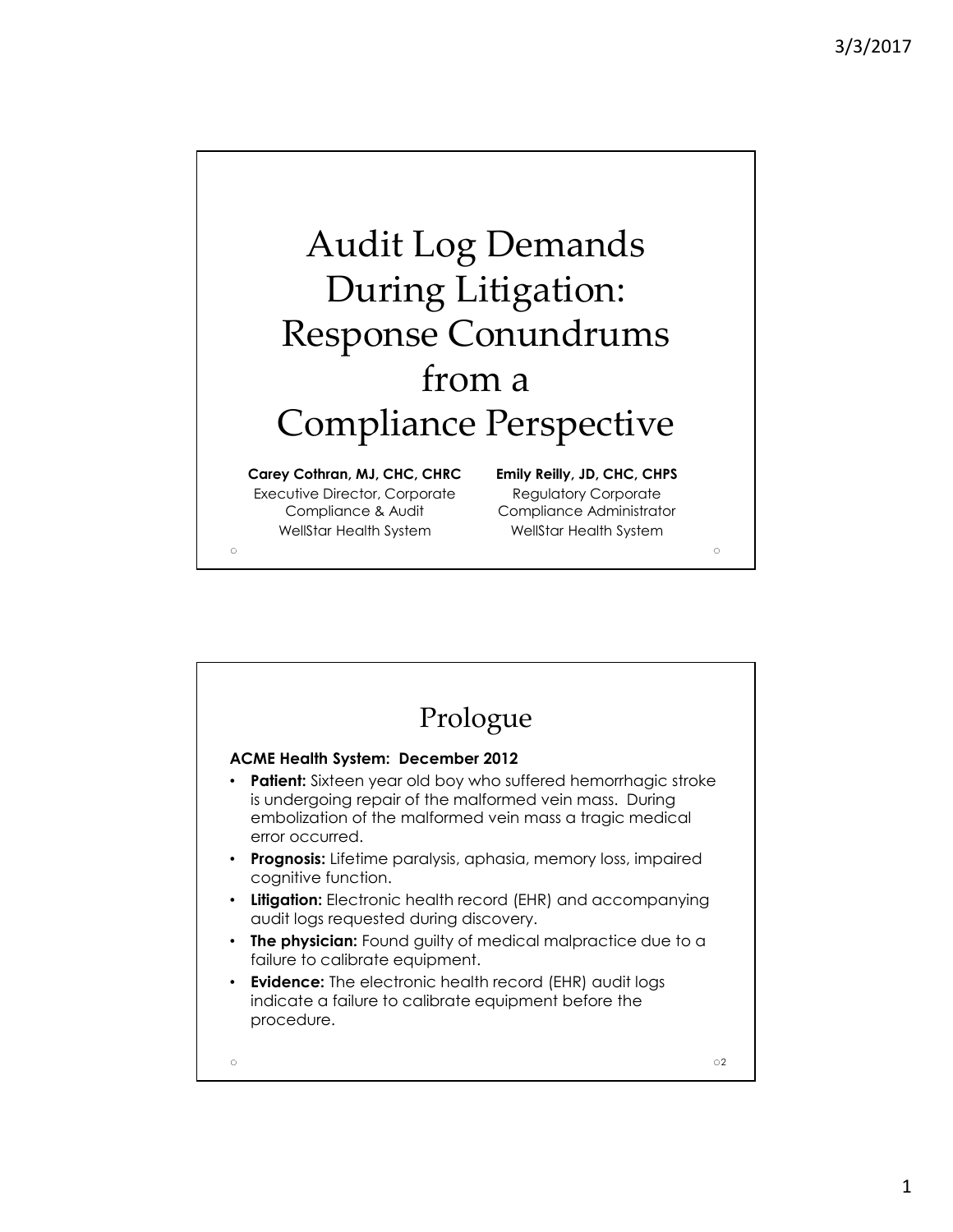

![](_page_1_Picture_2.jpeg)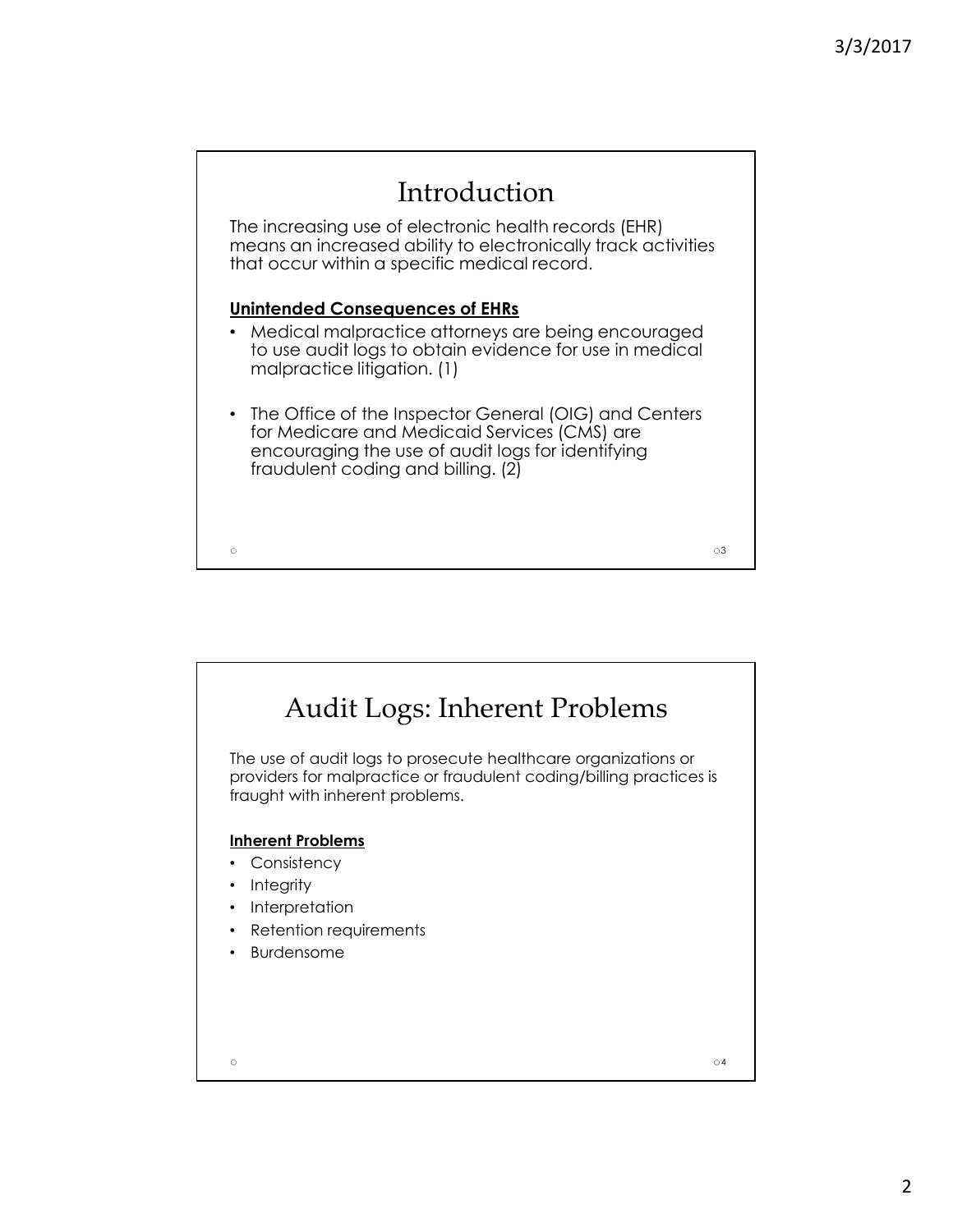![](_page_2_Figure_1.jpeg)

![](_page_2_Picture_2.jpeg)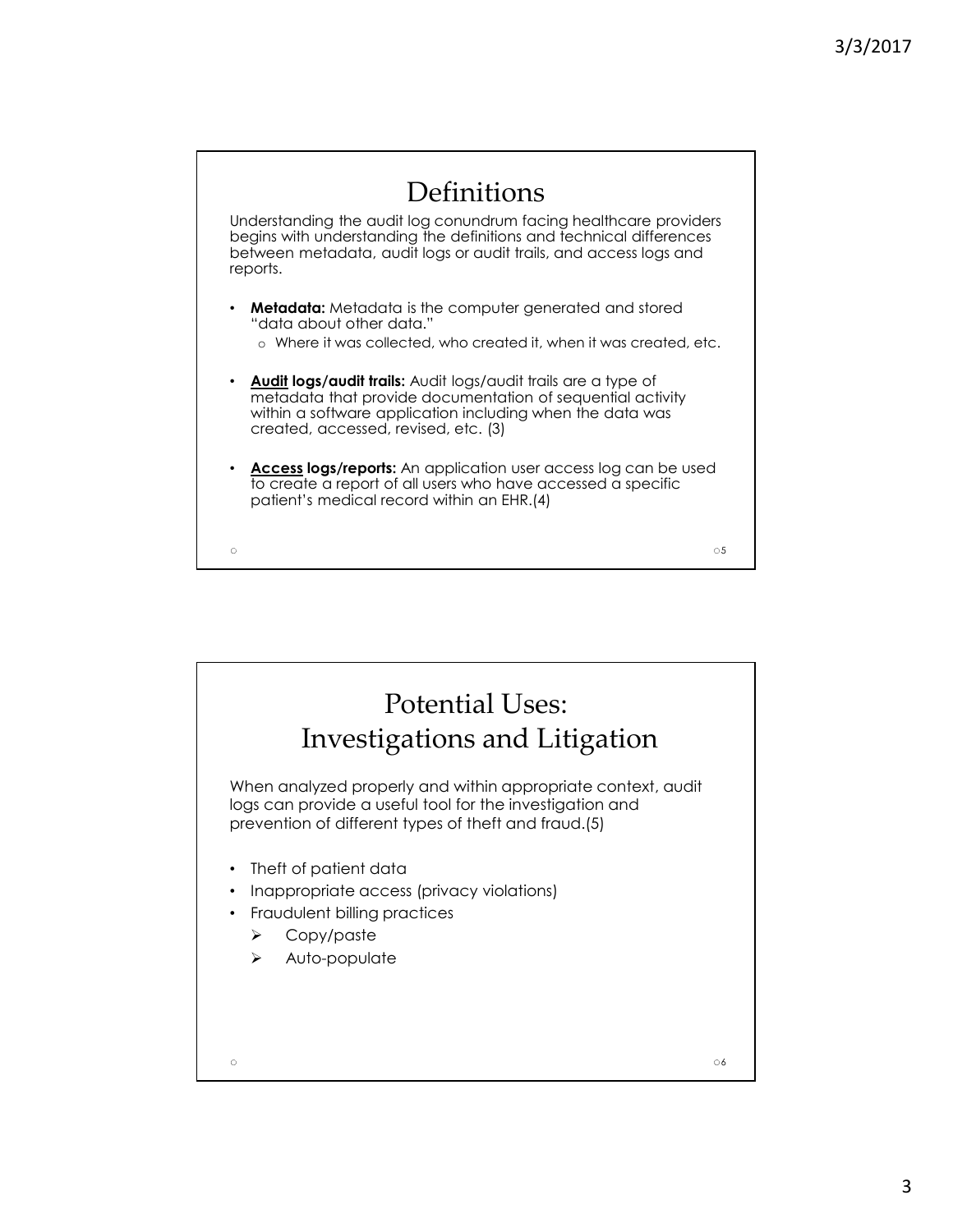![](_page_3_Figure_1.jpeg)

![](_page_3_Figure_2.jpeg)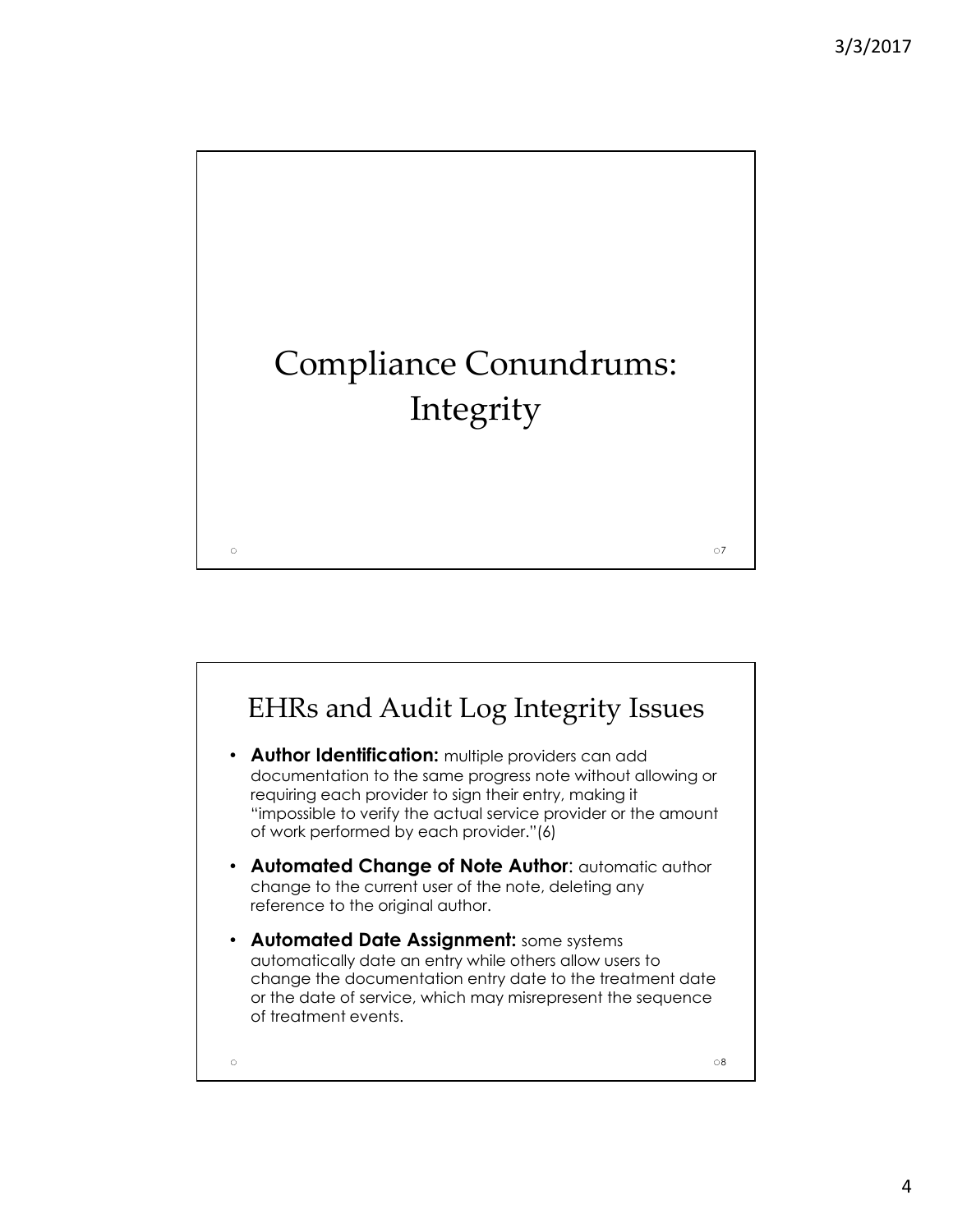![](_page_4_Figure_1.jpeg)

![](_page_4_Picture_2.jpeg)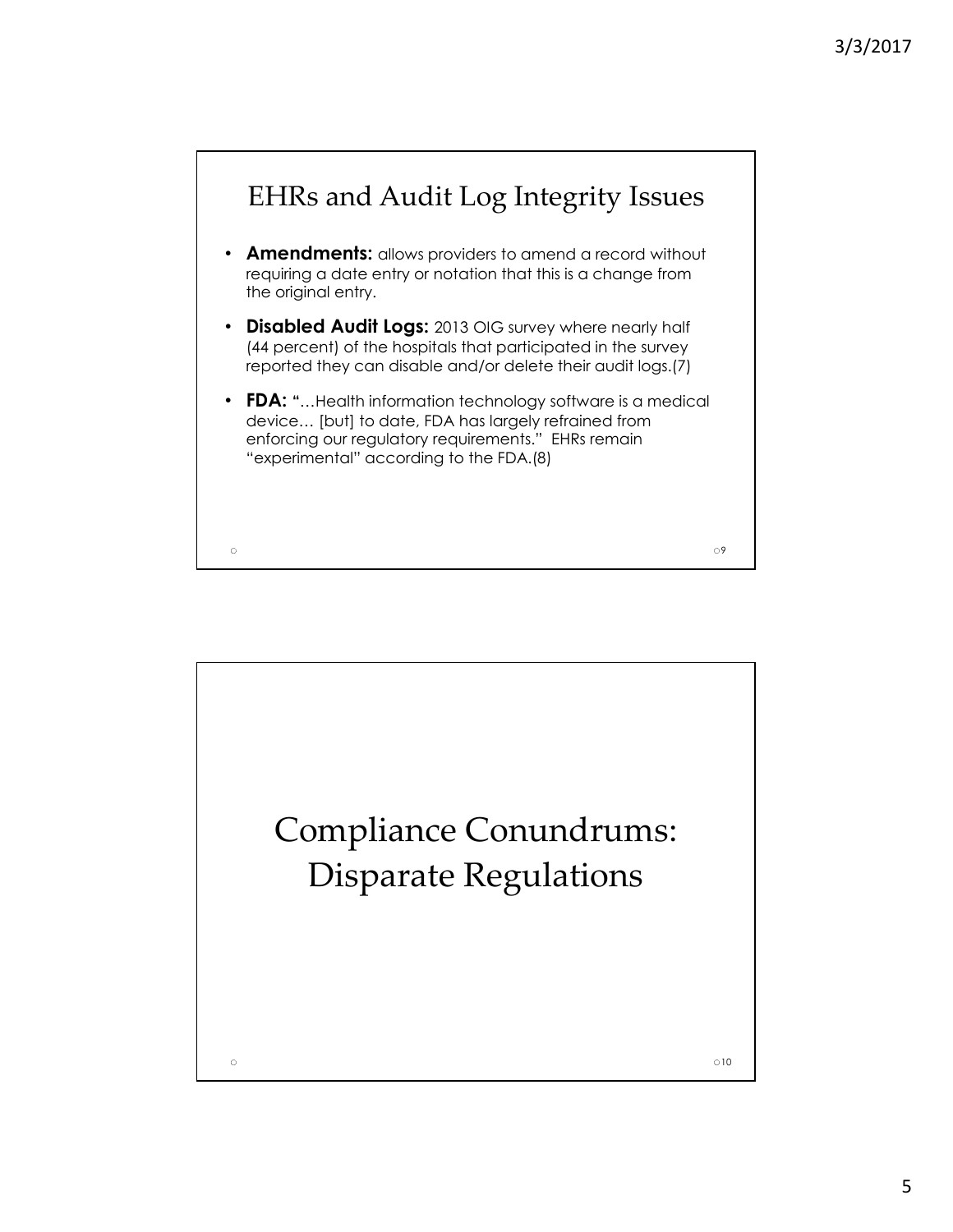011

## Disparate Regulations for

## Audit Requirements

- **HIPAA Security Rule:** Requires "audit controls" by implementing "hardware, software, and/or procedural mechanisms that record and examine activity in information systems that contain or use electronic protected health information."
	- o Does not specify how this should be accomplished, or who should examine the data. Different employee functions may recognize different problems: IT may recognize hacking, but miss fraudulent billing issues or clinical data integrity issues.

![](_page_5_Picture_6.jpeg)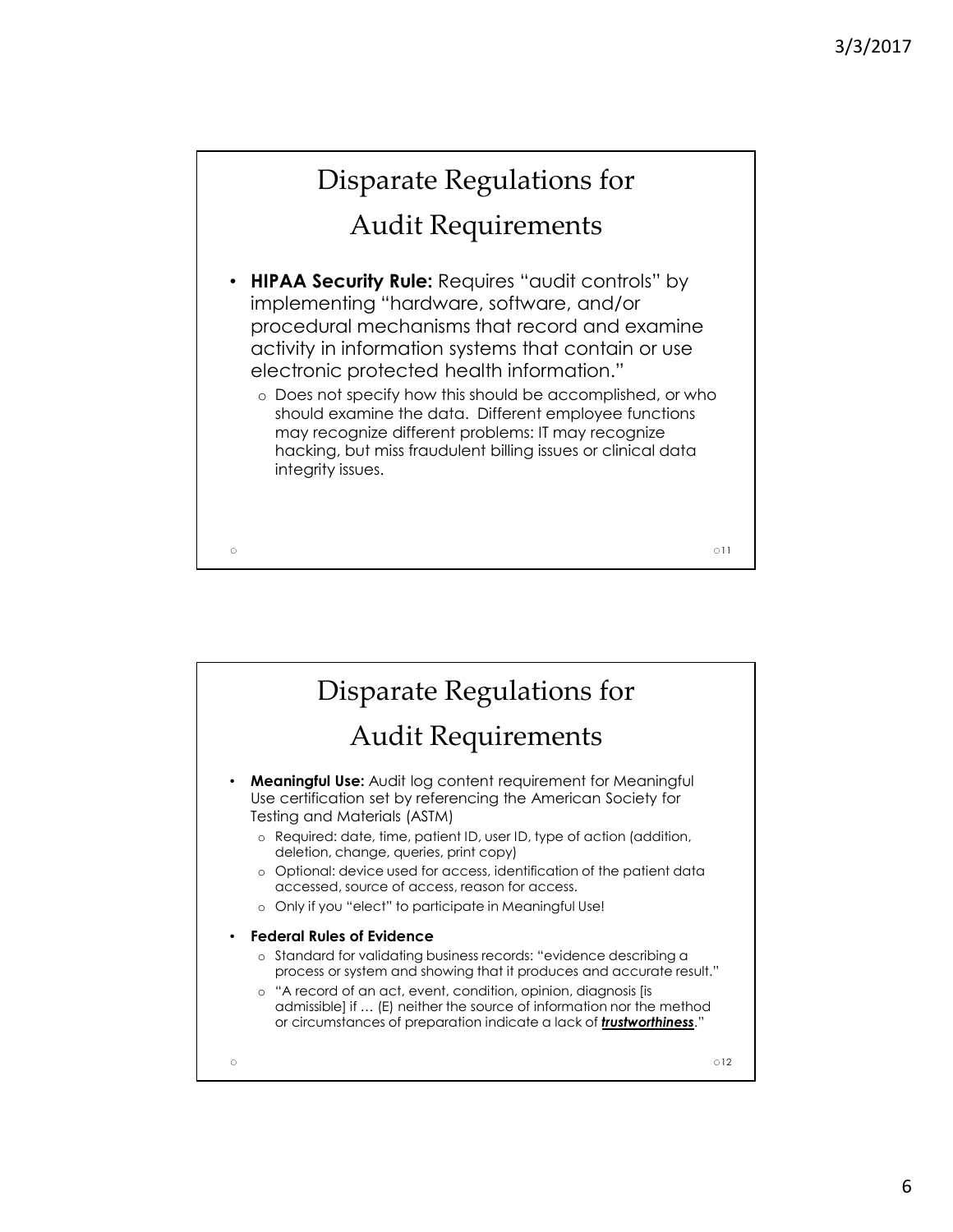![](_page_6_Figure_1.jpeg)

- **HIPAA Security Rule:** 6 year retention requirement is for documentation created pursuant to the rule (i.e., incident reports, policies, sanctions, etc.)
- **HITECH:** Accounting of Disclosures requirement vs. access report o Accounting of Disclosures – 6 years
	- o Access Report disclosures through an EHR 3 years
- **Meaningful Use:**
	- o Audit log retention requirement 6 years
	- o But, participation in Meaningful Use is voluntary

 $\circ$ 13

![](_page_6_Figure_9.jpeg)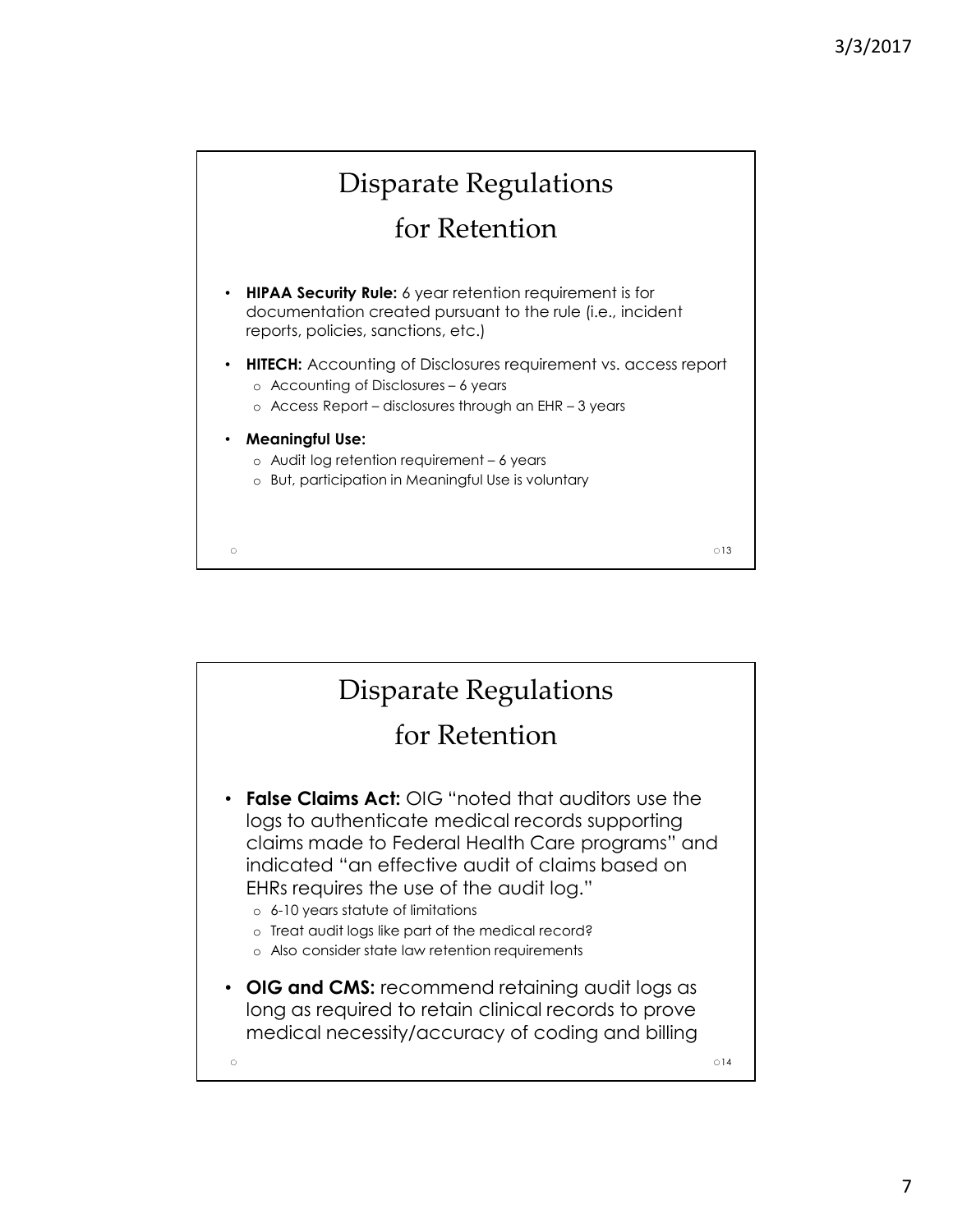![](_page_7_Picture_1.jpeg)

![](_page_7_Picture_2.jpeg)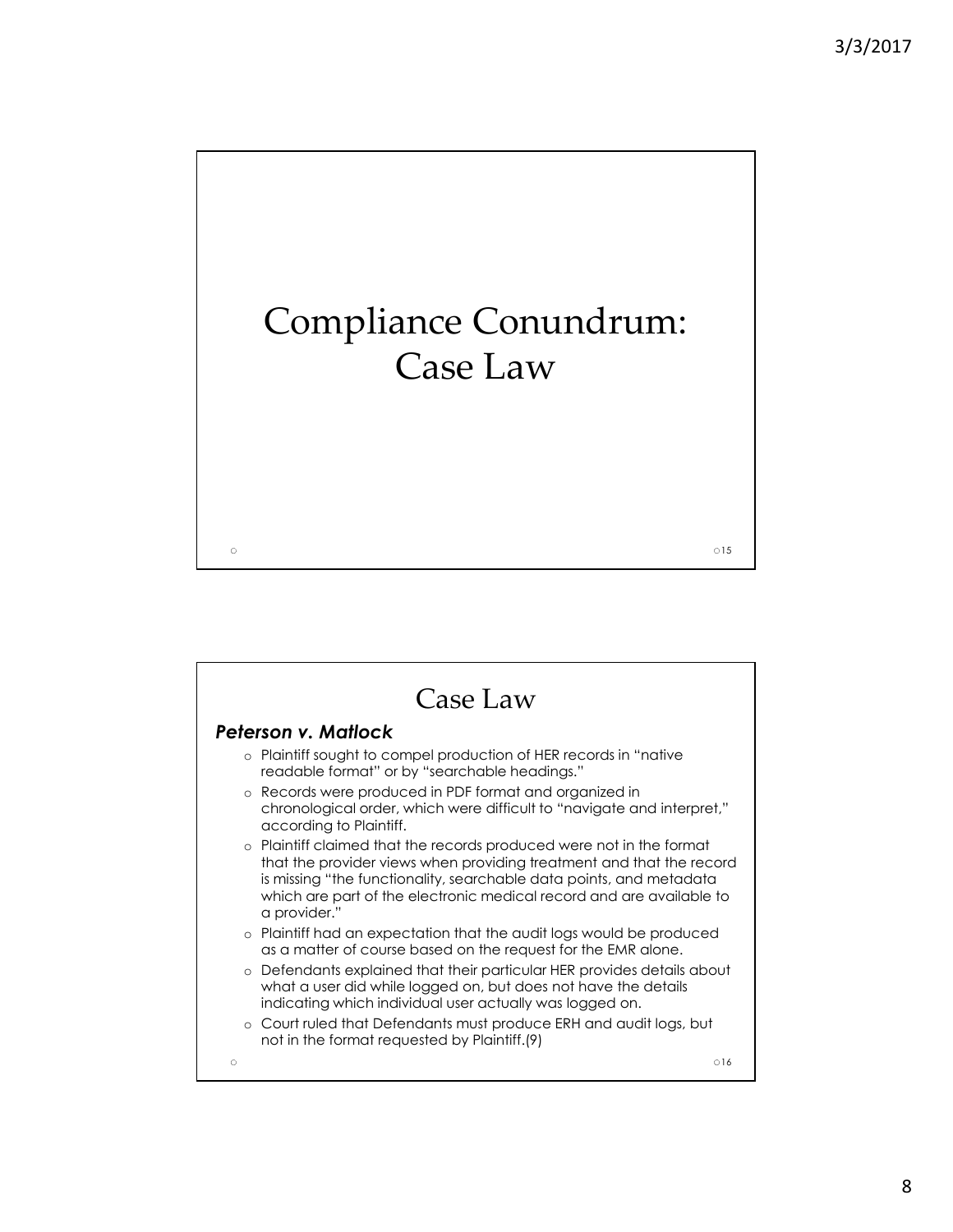![](_page_8_Figure_1.jpeg)

![](_page_8_Figure_2.jpeg)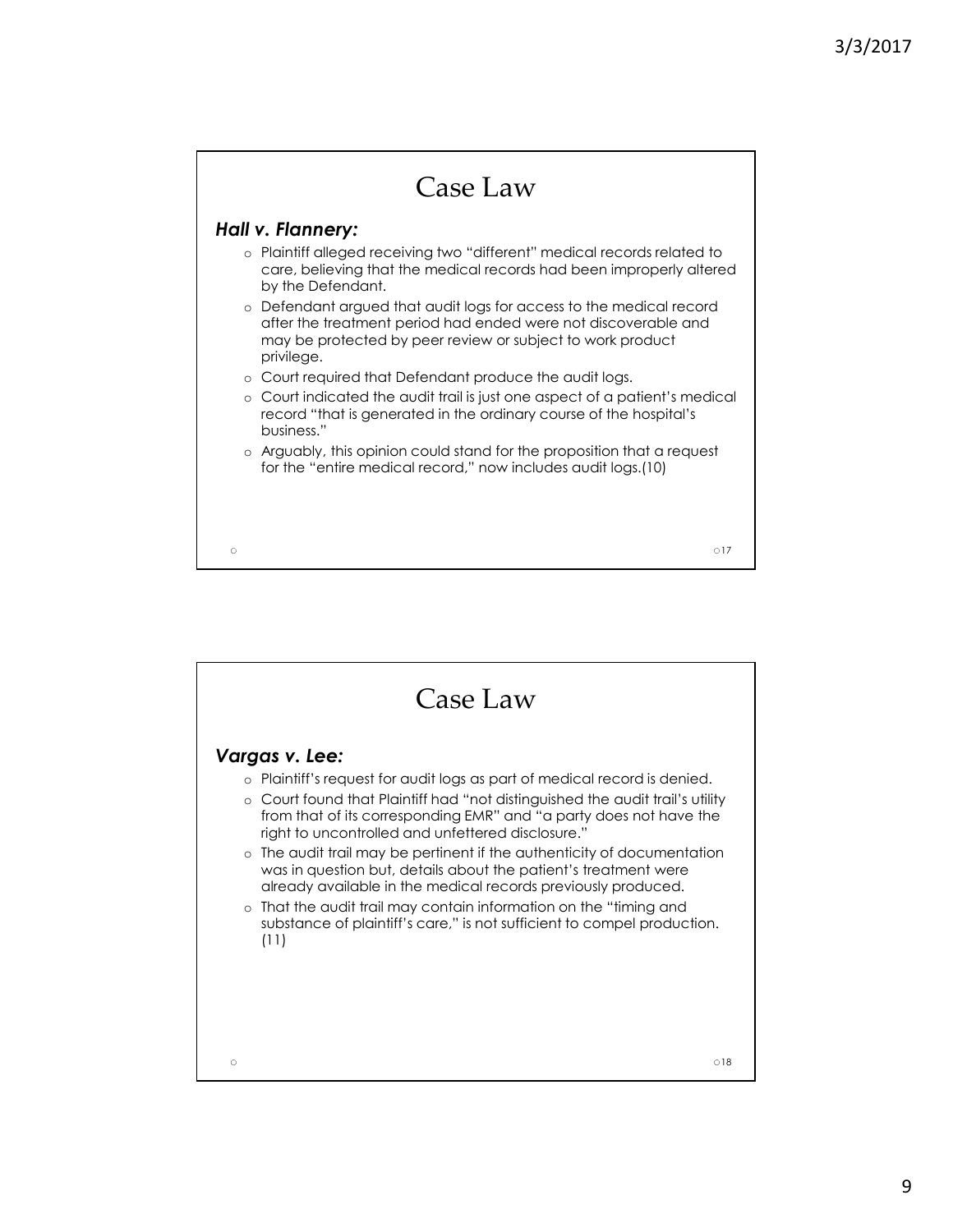![](_page_9_Figure_1.jpeg)

![](_page_9_Picture_2.jpeg)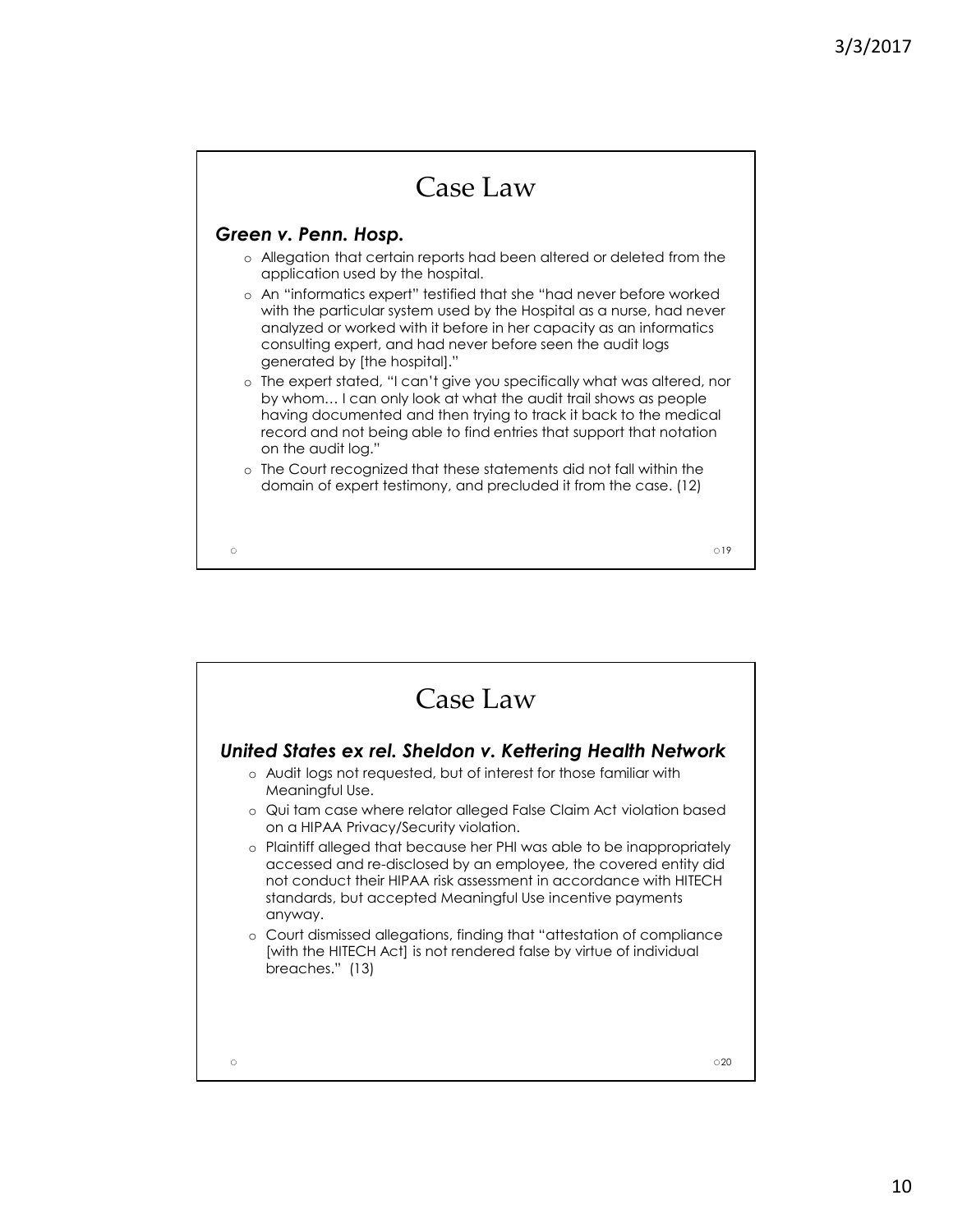$\circ$  21

![](_page_10_Picture_1.jpeg)

![](_page_10_Figure_2.jpeg)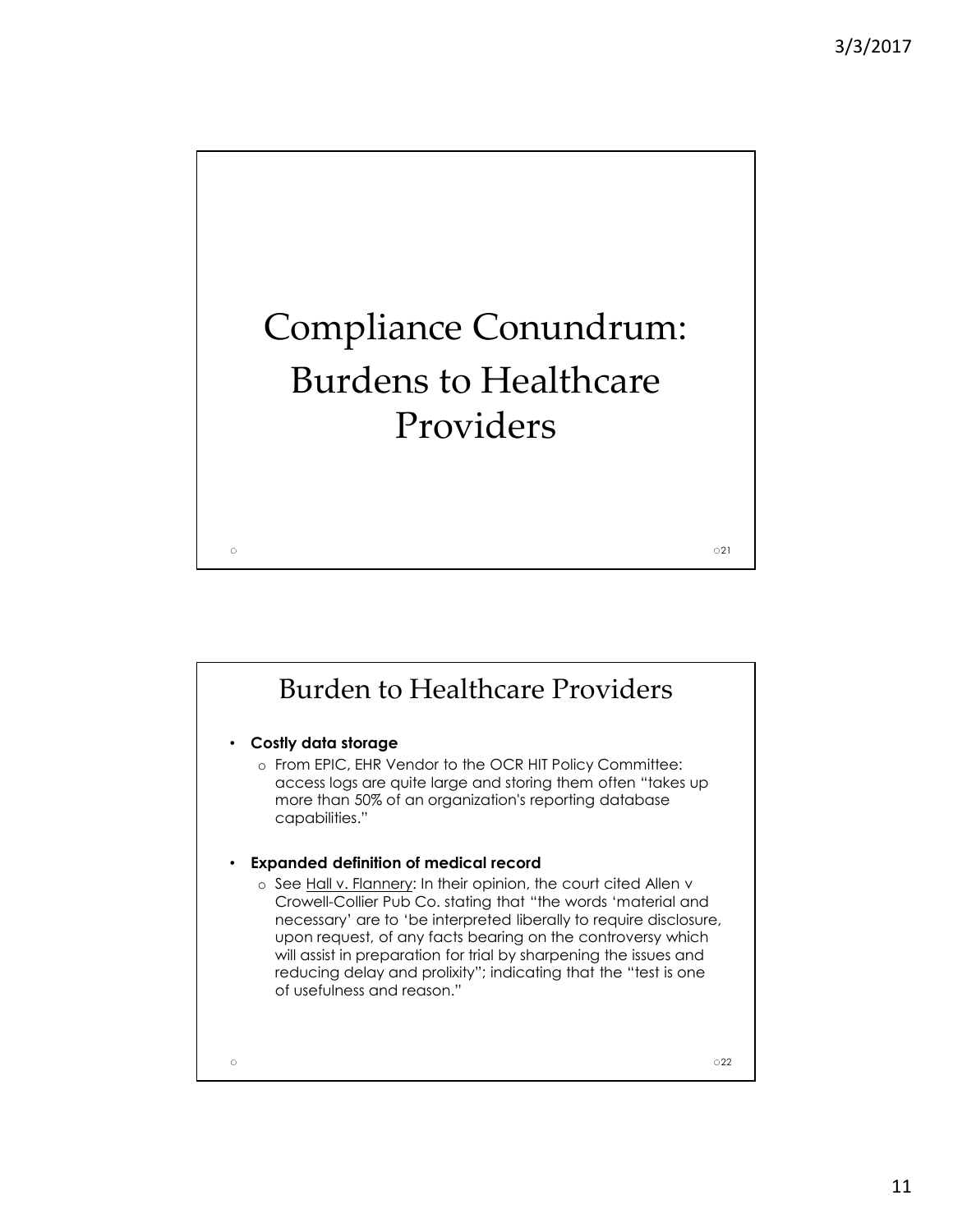![](_page_11_Figure_1.jpeg)

![](_page_11_Picture_2.jpeg)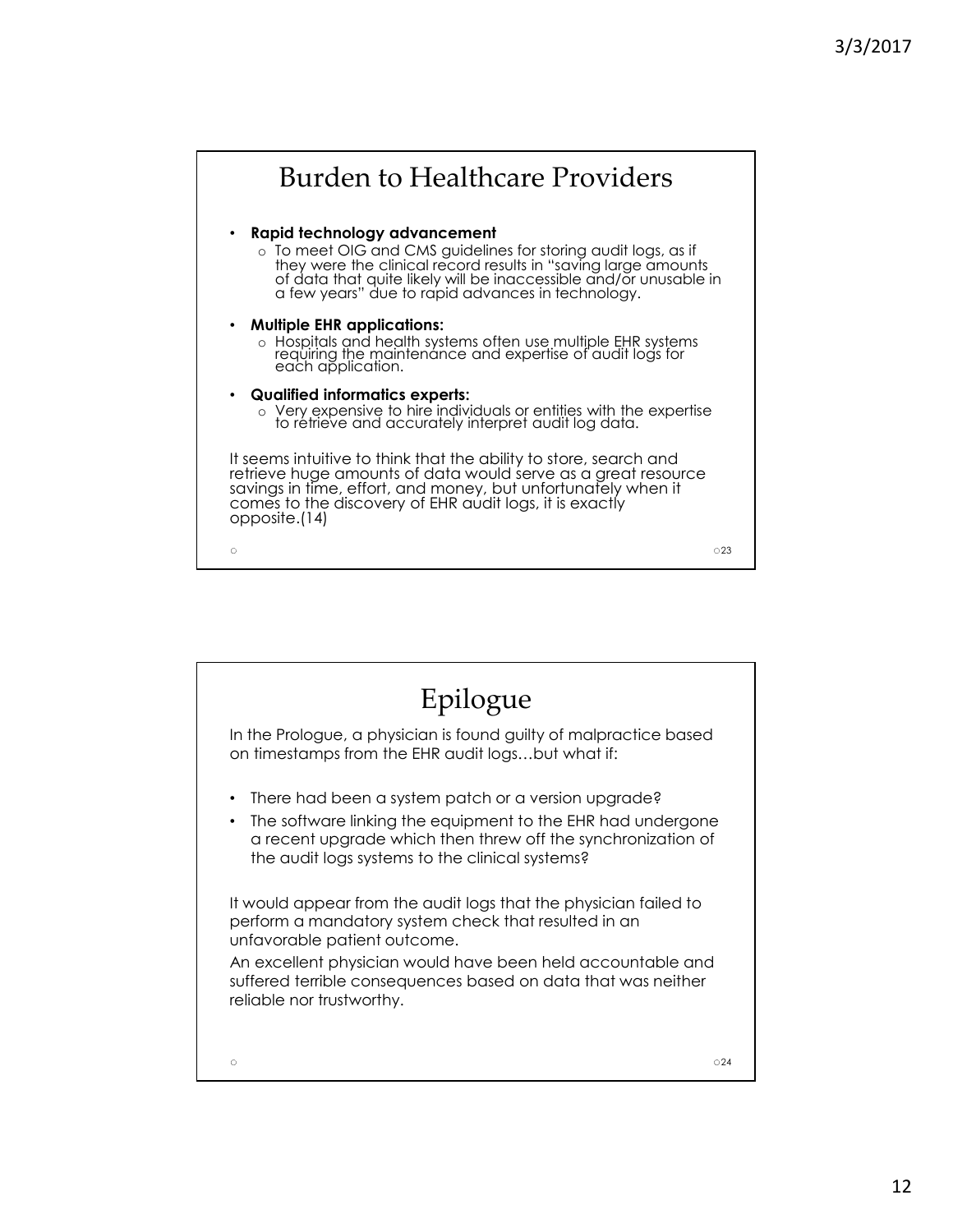![](_page_12_Figure_1.jpeg)

![](_page_12_Picture_2.jpeg)